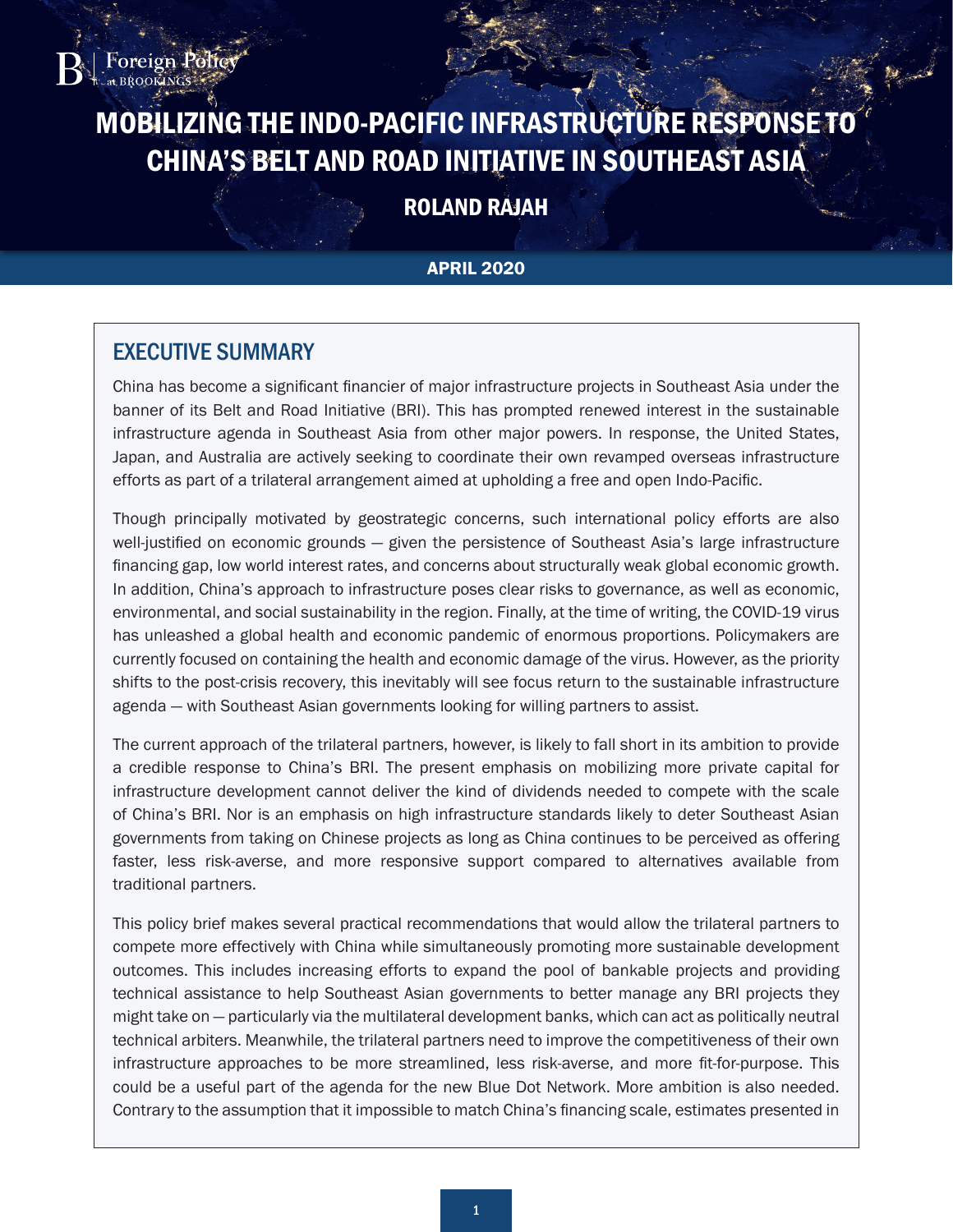<span id="page-1-0"></span>this policy brief suggest that the gap is not that large — implying the trilateral partners can indeed keep pace if they are willing to direct adequate budgetary resources to the task. Finally, Australia is currently the only trilateral partner without access to the full range of development financing instruments and should consider options for addressing this gap in its capabilities.

### INTRODUCTION

The sustainable infrastructure agenda in Southeast Asia has taken on increased prominence in recent years. China's Belt and Road Initiative (BRI) promises a major increase in available funds to help plug the global infrastructure financing gap, including in Southeast Asia. It has also made international infrastructure efforts vastly more contentious. Early enthusiasm from governments participating in BRI has been replaced with greater caution about the risks. At the same time, there is much geopolitical angst, particularly in the United States, about the role of BRI as a form of economic statecraft intended to enhance China's influence through state-directed investment and the creation of a more Sino-centric regional order.

This has prompted the United States, as well as Australia and Japan, to respond with their own revamped overseas infrastructure endeavors, including a new Trilateral Partnership for Infrastructure Investment in the Indo-Pacific aimed at coordinating their individual efforts. $1$  The primary approach of the trilateral partners is to catalyze more private capital into sustainable infrastructure investment through the use of "blended finance" — using official capital from governments to leverage in private investment.

The key question is: How effective will an approach focused on mobilizing private infrastructure investment be in either competing with BRI or meeting Southeast Asia's financing needs? This policy brief first describes the infrastructure scene in Southeast Asia and the emerging Indo-Pacific infrastructure strategy of Australia, Japan, and the United States (henceforth, the trilateral partners). It then discusses key infrastructure trends and

challenges in Southeast Asia and the prospects of the current trilateral strategy to successfully mobilize significantly more private capital for infrastructure investment. Finally, it puts forward policy ideas for how the trilateral partners might simultaneously promote better development outcomes while responding more effectively to China's growing infrastructure financing role in the region and bolstering their own position.

Though driven by geopolitics, it is vital to recognize that enhanced international policy efforts to channel more capital into infrastructure in Southeast Asia are justified on economic grounds. A large and persistent shortfall in infrastructure investment in the region is a major risk to its future growth prospects and warrants attention — including from external players with an interest in the region's ongoing growth and stability. In addition, the economic case for such investment is made considerably stronger by the presence of persistently low interest rates in most advanced economies. This not only greatly reduces the cost of funding more growth-enhancing infrastructure, but also means that such investment could make an important contribution to providing a muchneeded boost to global demand and growth.[2](#page-11-0) Seeking to mobilize more private capital also has its merits, as official capital alone could never plug the infrastructure financing gap and there is plenty of (notional) market interest. Finally, the economic pandemic unleashed by COVID-19 only reinforces the importance of the sustainable infrastructure agenda — as a means of supporting the post-crisis recovery and as world interest rates have moved even lower and are likely to remain there for some time.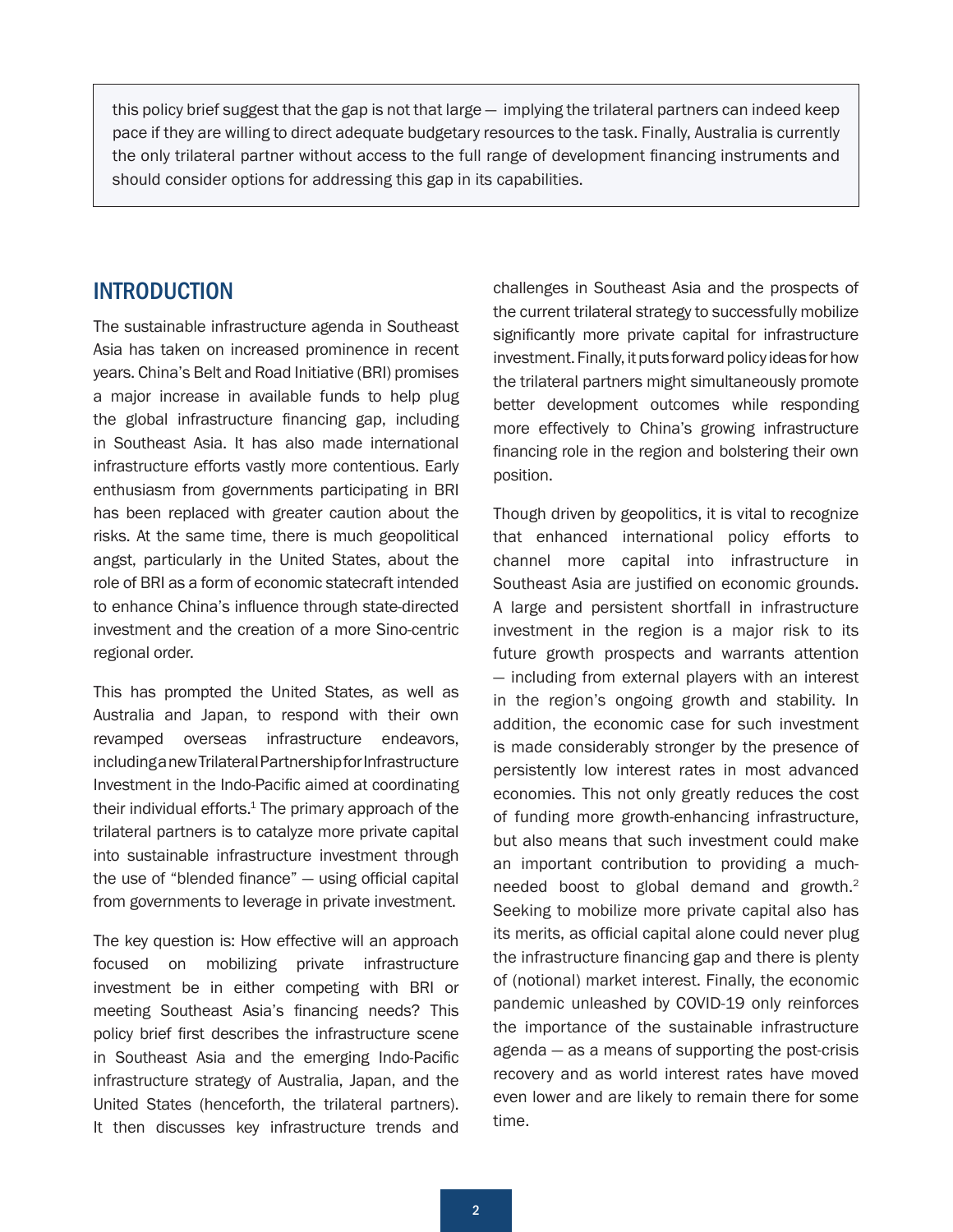## <span id="page-2-0"></span>BRI AND THE EMERGING INDO-PACIFIC INFRASTRUCTURE RESPONSE

Sustainable infrastructure development is a critical development priority for Southeast Asia. The Asian Development Bank (ADB) has estimated that the region faces an annual financing gap of 3.8- 4.1% of GDP or \$92-102 billion in constant 2015 prices.[3](#page-11-0) Closing the infrastructure financing gap will be essential to not only sustaining Southeast Asia's ongoing economic rise, but also to the need for substantial new investments related to climate change mitigation and adaptation.

China's BRI, first launched in late 2013, ostensibly offers to help meet this financing gap. Southeast Asia is home to flagship BRI investments, including the China-Indochina Peninsula Corridor and the Bangladesh-China-India-Myanmar Economic Corridor, as well as large projects such as the East Coast Railway Link (ECRL) in Malaysia and the Jakarta-Bandung high speed railway project in Indonesia.

However, many high-profile BRI projects have encountered difficulties due to concerns about the impact on sustainability and openness in the region. The fundamental problem afflicting many BRI projects has been a lack of upfront due diligence — in terms of engineering design, economic and financial viability analysis, and environmental and social safeguards — with the result being that many BRI projects have often simply traded speed early in the project cycle for more difficult problems later on.[4](#page-11-0) Tied financing (requiring the use of Chinese contractors) and opaque practices have also been associated with cost blow-outs and corruption scandals, most infamously in the case of the ECRL project in Malaysia. These problems have raised concerns, particularly in Washington and other Western capitals, that BRI could contribute to an erosion of fair and open competition, good governance, and economic, environmental, and social sustainability in Southeast Asia (and elsewhere).

In response, Australia, Japan, and the United States have joined together to form a Trilateral Partnership for Infrastructure Investment in the Indo-Pacific. The principle aims are to jointly finance major projects in the region and to coordinate promoting sustainable infrastructure development according to global "high standards" — particularly good governance, open procurement, debt sustainability, and environmental and social safeguards. The new trilateral arrangement is in turn underpinned by actions taken by each partner to enhance their own overseas infrastructure financing capabilities. In particular:

- Australia has revamped its export credit agency, renamed Export Finance Australia, giving it a much wider remit to finance overseas infrastructure projects deemed to be in the broad national interest and substantially increasing its capital base by \$1 billion Australian dollars to about AU\$1.7 billion, a roughly 150% increase.<sup>5</sup> Australia has also established an AU\$2 billion infrastructure financing facility and acquired the ability to effectively provide concessional loans to focus on South Pacific countries, though Timor-Leste will also have access to these developments.<sup>[6](#page-11-0)</sup> Australia also plans to put in place a new aid-funded technical advisory facility to support infrastructure development in the region.<sup>[7](#page-11-0)</sup>
- The United States has transformed its Overseas Private Investment Corporation (OPIC) into a new International Development Finance Corporation (IDFC) with modernized financing capabilities, including the ability to provide equity financing, local currency loans, and guarantees. Also, the United States doubled its total funding portfolio ceiling to \$60 billion.<sup>8</sup> The United States has also allocated \$113 million to provide technical assistance and advisory support to facilitate greater private infrastructure investment[.9](#page-11-0)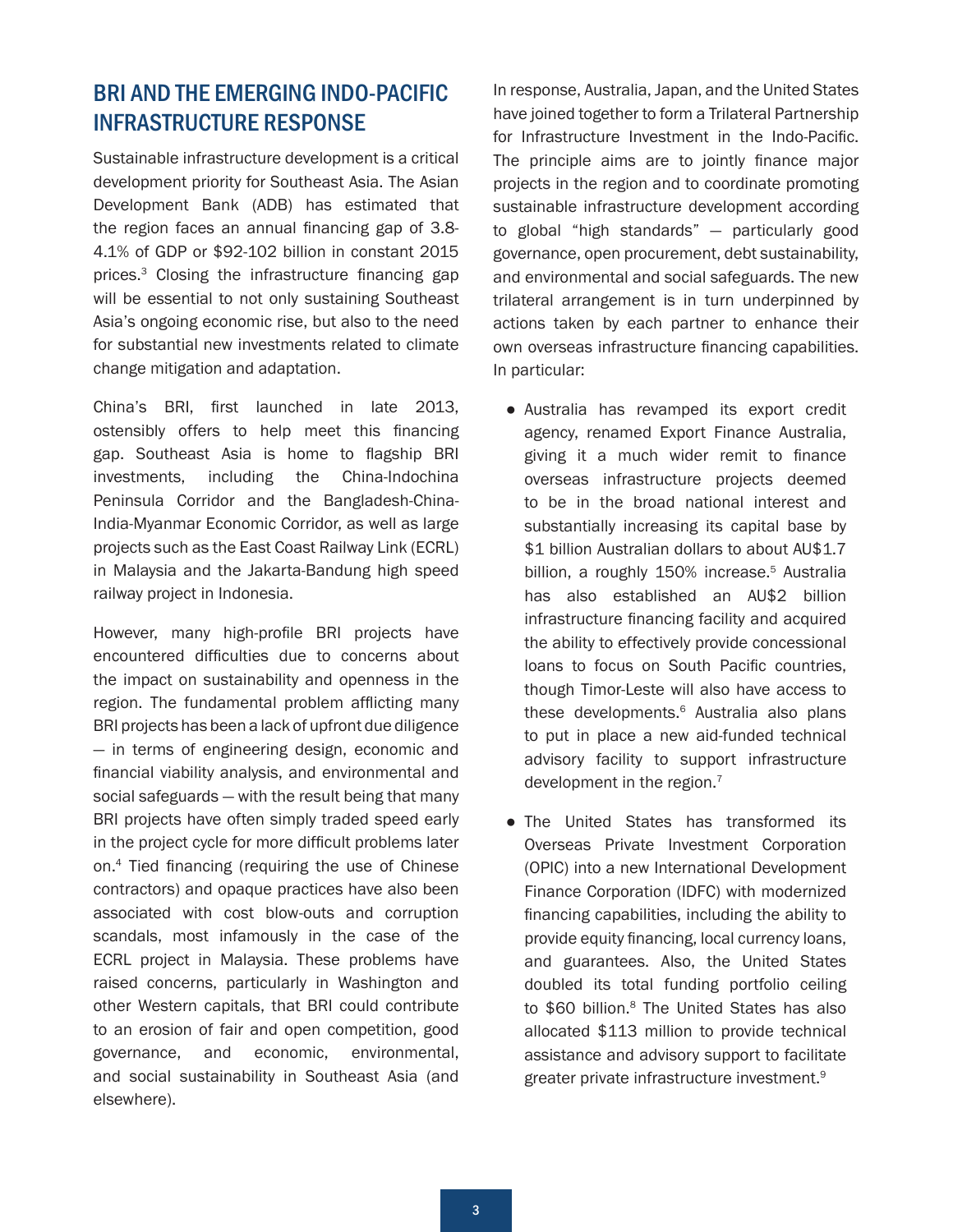<span id="page-3-0"></span>● Japan launched its Expanded Partnership for Quality Infrastructure in 2016, which seeks to target over \$200 billion in global infrastructure financing over five years to be delivered primarily through the Japan Bank for International Cooperation (JBIC) and the Japan International Cooperation Agency (JICA) as well as "Japan-wide" efforts that incorporate other policy-based financial institutions[.10](#page-11-0)

Through these coordinated initiatives, the trilateral Indo-Pacific partners aim to mobilize private capital for regional infrastructure investment, promote sustainable infrastructure development according to global "high standards," and balance China's growing geopolitical influence by providing a competitive alternative. Most recently, the trilateral partners have launched the Blue Dot Network as a multi-stakeholder initiative to evaluate and certify nominated infrastructure projects according to high quality principles and standards.<sup>11</sup> Further new initiatives may well follow.

## INFRASTRUCTURE FINANCING TRENDS AND CHALLENGES IN SOUTHEAST ASIA

The additional resources promised by the trilateral partners are welcome, as is the focus on mobilizing greater private investment. Infrastructure has been growing rapidly as a global asset class, having tripled over the past decade to \$420 billion in total assets under management.<sup>12</sup> With the holdings of institutional investors estimated at \$100 trillion, there is notionally considerable scope to go much further[.13](#page-12-0) This is particularly so, as low global interest rates fuel a search for yield among investors. For investors, infrastructure assets offer the potential for diversification, steady cashflows, and predictable real returns over long time horizons that match well with the needs of institutional investors (e.g. pension, insurance and sovereignwealth funds). For official financiers, involvement from private investors can help to manage different risks and deliver better quality projects.

Supply-side constraints, however, mean that crowding in substantial amounts of additional private capital for infrastructure has been an elusive "holy grail" of development finance for some time. The constraints to greater private investor involvement are well-known, including political and macroeconomic risks, corruption, project implementation risks, and problematic legal and regulatory frameworks. These combine with the lower incomes of developing countries to reduce the risk-adjusted returns on offer for investors. The challenge also reflects more technical, though not unrelated, issues, including the lack of wellprepared "bankable" projects, shallow domestic capital markets, and limited country knowledge among potential investors. The World Bank tracks infrastructure projects in developing countries around the world that involve private participation.<sup>14</sup> According to the World Bank, such private participation in infrastructure (PPI) investment has averaged about \$110 billion a year over the past decade — providing one-fifth of total investment, or just 13%, of the amount required.<sup>15</sup>

Blended-finance efforts have struggled to crowd in greater private infrastructure investment in the developing world, at least compared to the scale required. For infrastructure projects benefitting from blended finance, the average ratio of private capital "leveraged" per dollar of official finance appears to be in the range of 0.8-1.8[.16](#page-12-0) These leverage ratios, however, over-estimate the true degree of additionality (i.e. that which would not have otherwise occurred) and are in any case well below the degree hoped for given the scale of the infrastructure financing gap.

Overall, the trend in PPI investment across the developing world has been mixed at best — rising during the 2000s but in decline more recently and still below that in the late 1990s (Figure 1). This performance is all the more inadequate given ongoing growth in the demand for infrastructure services due to increases in population, urbanization, and economic activity. Further, two-thirds of this investment has flowed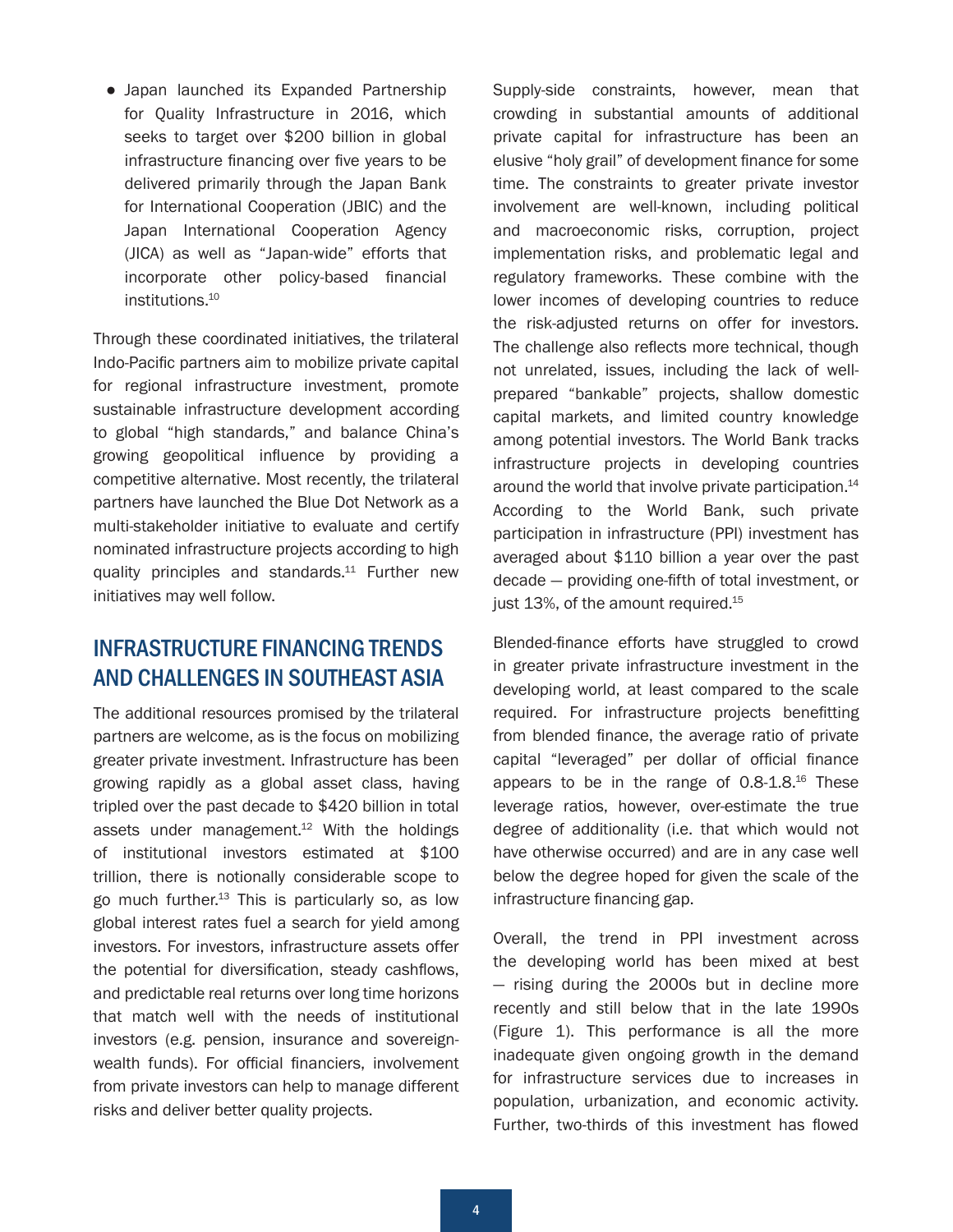<span id="page-4-0"></span>to upper-middle income countries rather than less developed countries where the needs are more acute. The ability to attract private financing has also varied enormously by sector, with power and information and communications technology infrastructure generally more successful, while urban infrastructure — including roads, water, and

sanitation  $-$  has proven more difficult.<sup>17</sup> In terms of the promise of institutional investor involvement, this has proven largely elusive, with the World Bank finding this provided just 0.7% of private infrastructure investment in the developing world from 2011-2017[.18](#page-12-0)

#### FIGURE 1: LIMITED PROGRESS LIFTING PRIVATE PARTICIPATION IN INFRASTRUCTURE INVESTMENT



Total PPI investment value (USD millions, constant 2015 prices)

*Source: Author's calculations based on World Bank Private Participation in Infrastructure database*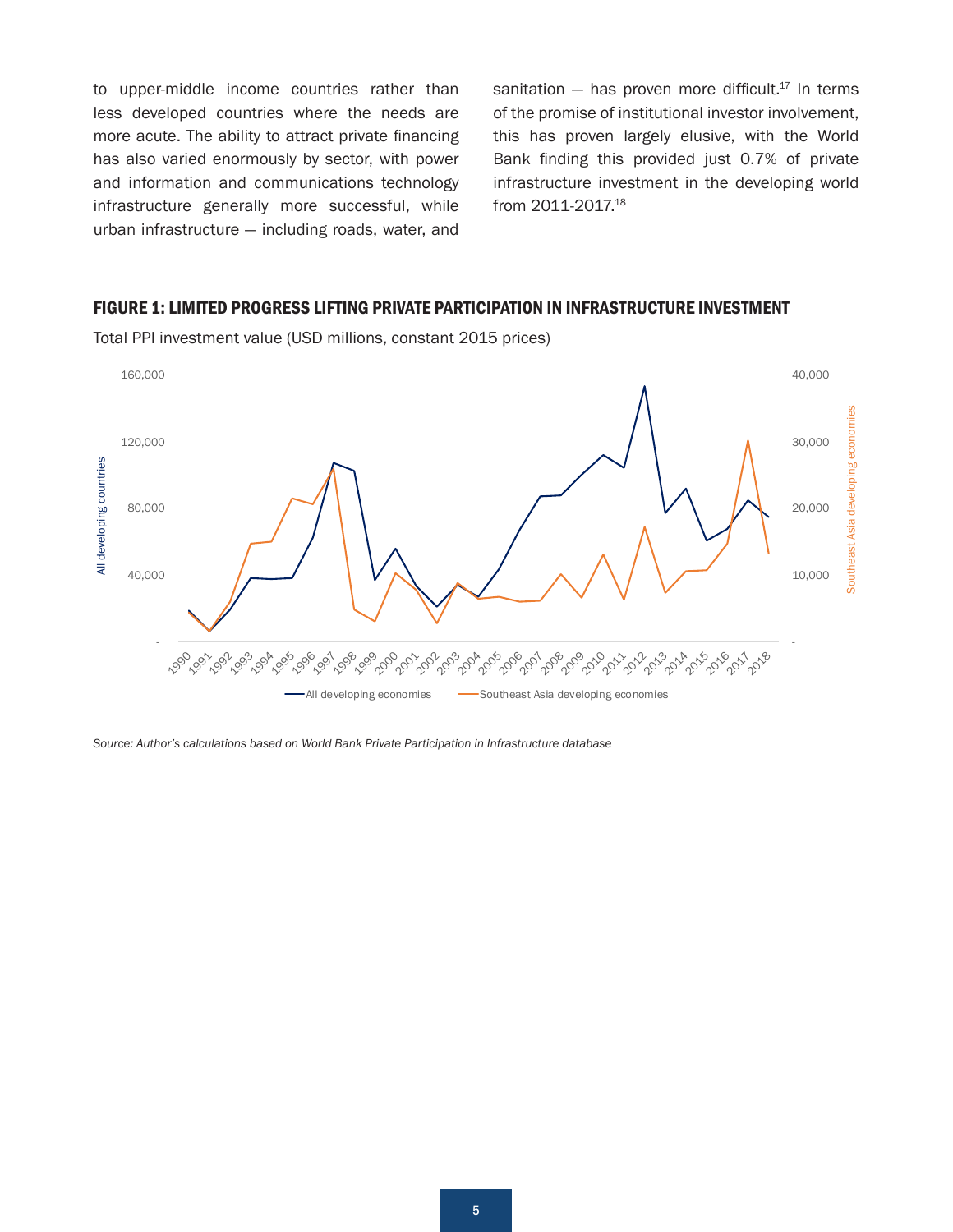<span id="page-5-0"></span>Emerging Southeast Asian economies might seem to offer greater scope for success but in practice appear to largely confront the same constraints as elsewhere. Relative political stability, more dynamic economies, burgeoning pools of urban middle-class consumers, and growing domestic capital markets all mean that Southeast Asia ostensibly offers stronger prospects for leveraging more private capital into infrastructure investment. Yet, overall progress in encouraging greater private infrastructure investment has been disappointing. Total PPI investment amounted to \$129 billion over the past decade for developing Southeast Asian economies (i.e. excluding Singapore and Brunei).

To put in perspective, such investment was \$10.8 billion in 2015, compared to ADB estimates of the current level of infrastructure investment in Association of Southeast Asian Nations (ASEAN) countries of \$55 billion in the same year and total required annual investment of \$147-157 billion. That suggests infrastructure investment involving the private sector accounts for only about onefifth of actual investment or around 7% of the total needed. From 2011-2017, the World Bank can only identify three projects with direct participation from institutional investors with a total investment value of just \$2.4 billion from all sources.<sup>19</sup> Nor is the trend in PPI investment any better than elsewhere in the world, having collapsed after the Asian financial crisis, only recently beginning to recover, and still well below the levels of the mid-1990s in real terms (Figure 1).

Official finance has played a big role in the recent recovery in private infrastructure investment in Southeast Asia but appears no more successful in mobilizing private capital than elsewhere. Figure 2 breaks down the World Bank data to examine the financing sources of PPI investment in Southeast Asia over the past decade. As shown in the lefthand panel, the entire improvement in investment in recent years can be accounted for by projects benefiting from official multilateral and bilateral support — both in terms of direct financing from official agencies as well as "leveraged" private capital.[20](#page-12-0) Of note, the majority of official support reflects bilateral, rather than multilateral, financing (Figure 2, right-hand panel). Most bilateral financing support has come from just two sources: Japan and China. The ratio of private capital leveraged per dollar of official finance over the past decade in Southeast Asia has been 1.5 — suggesting no better success in mobilizing private capital than in other parts of the developing world.<sup>[21](#page-12-0)</sup>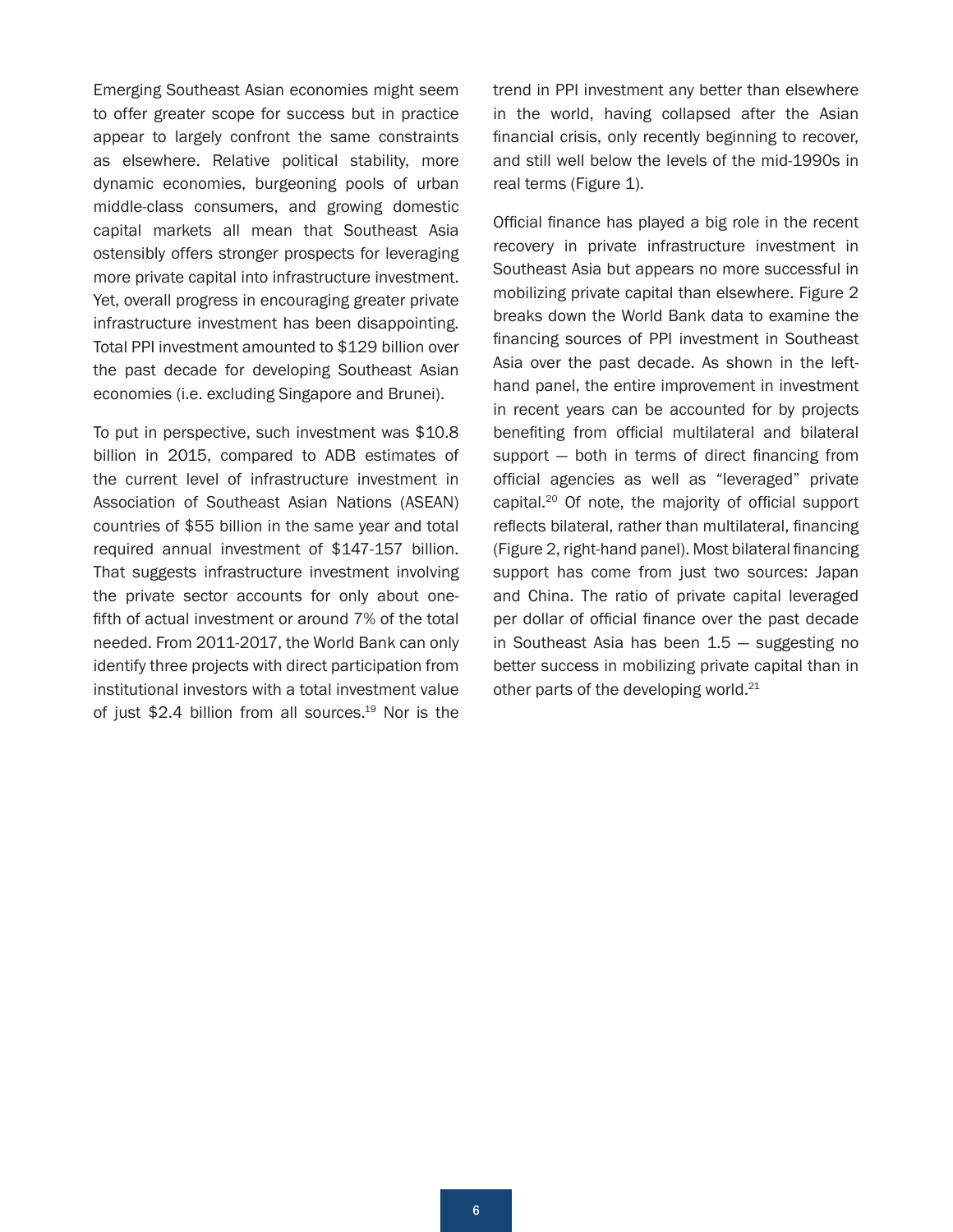

### <span id="page-6-0"></span>FIGURE 2: THE RECENT IMPROVEMENT IN PRIVATE INFRASTRUCTURE INVESTMENT IN SOUTHEAST ASIA REFLECTS INCREASED BLENDED FINANCING (USD MILLIONS, 2009-2018)

*Source: Author's calculations based on World Bank Private Participation in Infrastructure database*

Moreover, the true additionality of this leverage is less than it seems, with signs that private capital is being crowded out. A limited pool of bankable projects means increased official financing may be crowding out private investment that might otherwise have financed the same projects. There are signs this is occurring. For instance, it is notable that the level of PPI investment not receiving official financing support has been flat over the past decade and has only marginally increased since the early 2000s. This is despite progress by Southeast Asian economies in improving their macro-financial stability, strengthening policy and institutional frameworks, and maintaining fast economic growth — though crowding out by domestic state sectors is also a key factor.

Another sign of bilateral financing crowding out private investment can be seen by examining infrastructure projects supported by the multilateral development banks. These tend to be projects where the multilaterals are heavily involved in project preparation and structuring transactions. Projects supported only by the multilaterals have realized an average leverage ratio of 1.7 dollars in private capital per official dollar over the past decade. However, where projects also attract bilateral financing support, this has tended to result in a much lower overall leverage ratio of 1.2.<sup>[22](#page-12-0)</sup> It is possible that these projects were less financially viable than others and therefore in need of greater official sector support. However, compared to the overall portfolio of projects supported by the multilaterals, a disproportionate majority were located in the relatively large and more developed markets of Indonesia and Thailand as opposed to smaller, less developed countries where one would expect the need for official sector support to be greater.

These realities point to the challenge of lifting private infrastructure investment in Southeast Asia given the fundamental supply-side constraints that result in a limited pool of bankable projects. The provision of more technical assistance to assist with reform, project preparation, and transaction advice is one solution that the trilateral partners are pursuing through various new and existing mechanisms. This can surely help.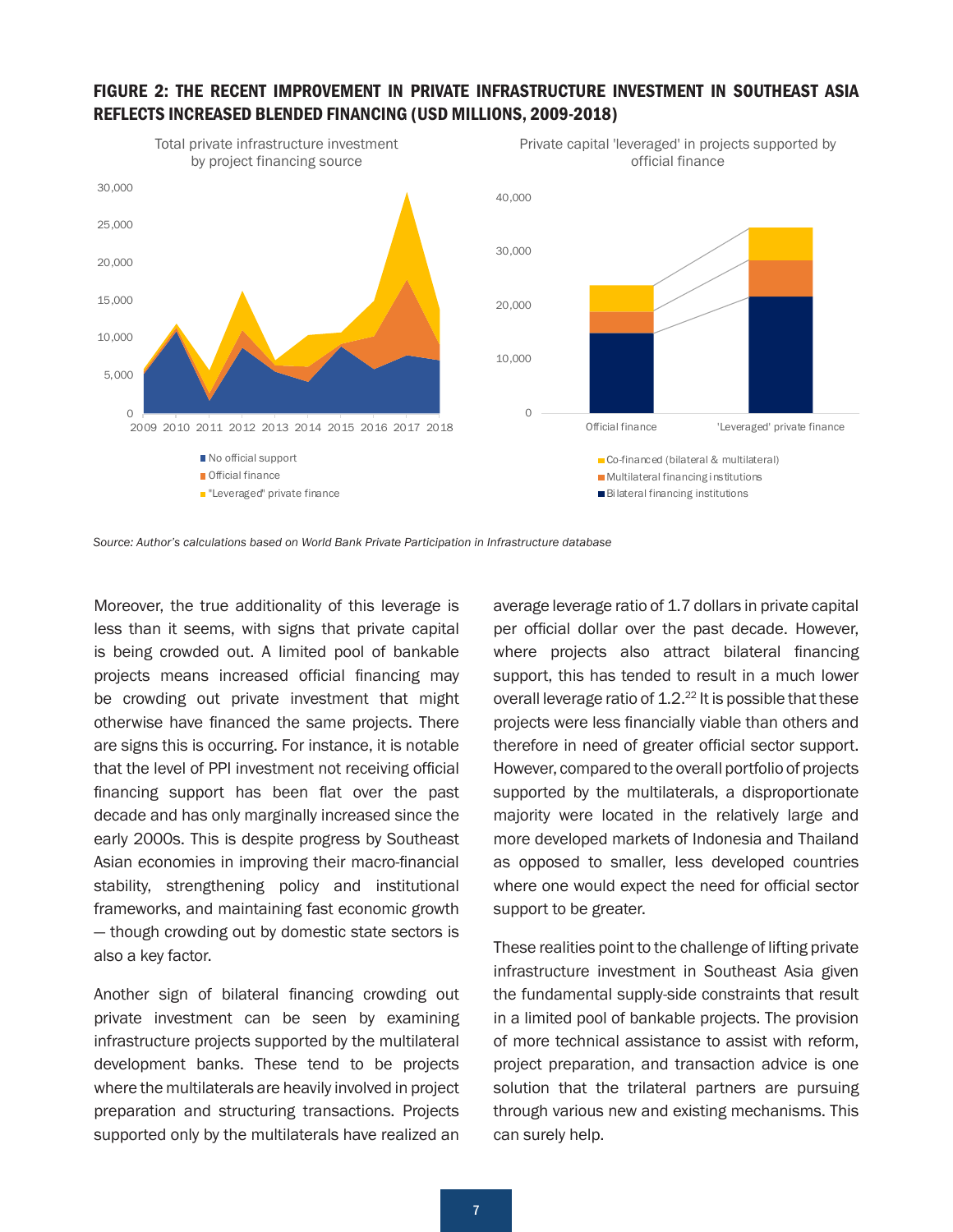<span id="page-7-0"></span>However, scaling up such efforts is unlikely to unlock significant new pools of bankable infrastructure projects. For instance, recent independent evaluations of the World Bank Group have found that upstream policy reform work failed almost half the time due to political complications and that downstream project structuring and transaction advice had not markedly increased the number of bankable projects.<sup>[23](#page-12-0)</sup> Project preparation facilities appear to have had some success, at least in Asia, and have been expanded, for instance through the establishment of the multi-donor Asia Pacific Project Preparation Facility at the ADB.<sup>[24](#page-13-0)</sup> Nonetheless. these efforts have so far had at most a marginal impact on the overall volume of bankable projects coming through, as can be seen in the disappointing trend in total private infrastructure investment, particularly for that not receiving bilateral financial support.

The difficulty of addressing supply-side constraints poses important challenges and tensions for the agenda of the trilateral partners. If the pool of bankable projects cannot be significantly enlarged, then there is a risk that expanded official financing from the trilateral partners will increasingly suffer from crowding-out effects — resulting in reduced additionality in terms of overall infrastructure investment. It would also go against the stated desire of the trilateral partners to promote open competition following market-based principles. This is especially the case since the trilateral partners have chosen to pursue their enhanced overseas infrastructure efforts primarily through financing

mechanisms that largely continue to preference their own firms  $-$  i.e. "tied financing" not entirely dissimilar to that practiced by China under BRI. This approach not only undermines the claim of the trilateral partners to be promoting market-based competition but will also likely result in weaker economic and developmental benefits for countries receiving the investment — relative to a truly market-based approach — through higher costs, sub-optimal project selection, and more difficulty in balancing the conflicting interests of project firms and national governments (e.g. in terms of financial risk-sharing and infrastructure regulatory settings).

Limited prospects for leveraging significant amounts of additional private capital also has important implications for the ability of the trilateral partners to compete with China's scale. Thus far, the United States and Australia are primarily trying to compete in Southeast Asia by leveraging private capital into their own bilateral efforts, rather than responding with a large increase in their own financing. Only Japan has taken a more ambitious approach in combining leveraging efforts with a scaling-up of its already significant overseas infrastructure financing activities. What are the prospects of meaningfully competing with Chinese scale through the current strategy? Getting a sense of the scale of official infrastructure financing from various players is difficult, especially given the opacity of China's overseas financing activities. Figure 3 combines data from multiple sources to shed light on this question.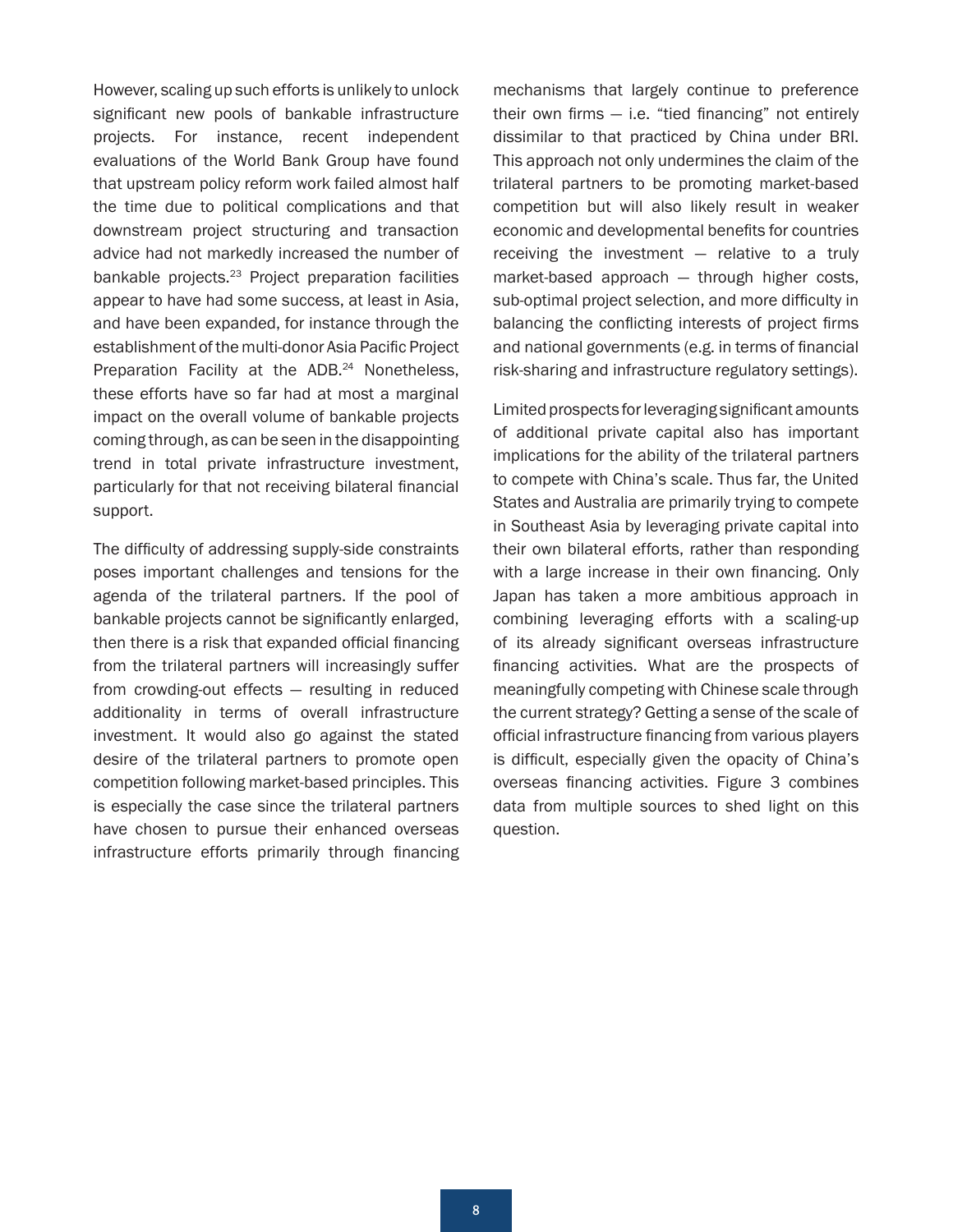#### <span id="page-8-0"></span>FIGURE 3: COMPETING WITH THE SCALE OF CHINA'S INFRASTRUCTURE FINANCING IN SOUTHEAST ASIA

1,064 1,813 36,953 42,337 45,791 - 10,000 20,000 30,000 40,000 50,000

Total financial commitments by official sponsor (USD millions, constant 2015 prices, 2008-2016)

*Notes: Figures are compiled based on multiple data sources while removing projects that appear in more than one data source. For China, this is*  based on ODA-like flows according to AidData. "Leveraged" private capital is based on the World Bank PPI data, which records foreign state-owned *enterprises as private firms.*

■ Official development assistance ■ Other official finance ■ Leveraged" private capital

USA Australia Japan China Multilateral

*Source: Author's calculations based on World Bank Private Participation in Infrastructure database, OECD Creditor Reporting System, and Custer et al (2018)*

China has overtaken Japan to become the largest bilateral infrastructure financier in Southeast Asia. From 2008-2016, China's financial commitments for infrastructure projects totaled \$42 billion compared to \$37 billion for Japan. The available data only allows us to compile estimates on total official infrastructure financing to 2016. From then on, China's BRI appears to have lost some momentum while Japan's expanded efforts have been gathering pace. Nonetheless, the available data suggests the overall trend has remained intact — with the PPI data extending to the second half of 2019 showing that official infrastructure financing from China continues to outpace that from Japan. Note, this is a very different picture to that suggested by oft-cited estimates compiled by the ratings agency Fitch, which put Japan ahead of China. For our purposes, the Fitch numbers seem questionably large and appear to go well-beyond projects receiving official financing support to include projects that might merely involve Japanese and Chinese firms as commercial investors or contractors without any direct financial support from their home governments.<sup>25</sup>

Returning to Figure 3, not only has China overtaken Japan in terms of official infrastructure financing, but it has also provided more financing than the trilateral partners combined — owing to the very minor financing roles played by Australia and the United States. Moreover, China is also closing in on the total scale of financing being provided by all multilateral institutions combined. Finally, Figure 3 makes clear that leveraged private capital plays only a minor role. Instead, direct financing, including from explicitly concessional sources, plays the dominant role.[26](#page-13-0)

The outlook for the future is heavily clouded by the uncertain economic impact of the COVID-19 pandemic, particularly in terms of its differential impact on the economies of the trilateral partners, China, and Southeast Asia. However, on preexisting trends, the ability of the revamped trilateral infrastructure efforts to compete with China's BRI would appear quite uncertain. Recent enhancements to the overseas infrastructure capabilities of Australia and the United States should see some expansion in their financing activities in the region. Yet, any setback to BRI's continued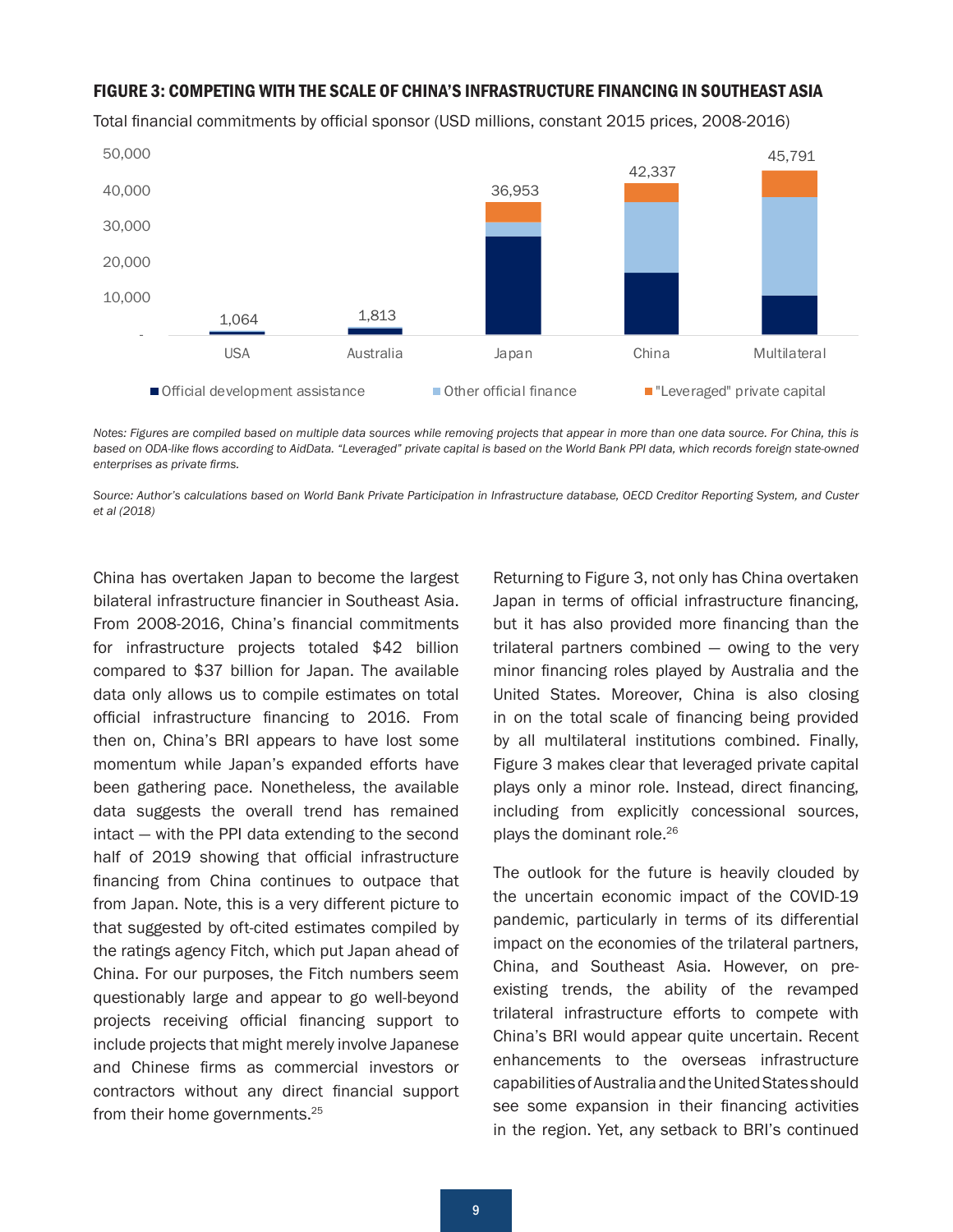<span id="page-9-0"></span>expansion could prove temporary. China as looks to respond to recent criticisms and lift its standards. That could mean a slower pace of expansion for BRI going forward, especially if it involves greater project due diligence and selectivity. Nonetheless, China will likely continue to eschew the kind of risk-averse and time-consuming standards employed by both the trilateral partners and multilateral institutions. To the extent China continues to be perceived to offer faster, less risk-averse, and more responsive infrastructure support, it is likely to continue to find plenty of willing takers in Southeast Asia where most governments are fiscally constrained, are struggling to attract sufficient private capital inflows, are relatively comfortable with state-led investment, and are keen to further integrate their economies with China's and capture relocating industrial supply chains.<sup>[27](#page-13-0)</sup>

## POLICY RECOMMENDATIONS FOR THE TRILATERAL PARTNERS

### 1. The trilateral partners should take active steps to minimize crowding out and the risk of an overly mercantilist approach.

Thus far, the trilateral partners have put much more emphasis on financing new infrastructure projects than on increasing the pipeline of bankable projects. Despite the limitations noted earlier about what results can realistically be expected, at minimum there should be a commensurate increase in efforts to expand the pool of bankable projects to minimize crowding-out effects and align with the trilateral partners' emphasis on market-based, rather than state-backed, competition. Similarly, the trilateral partners should articulate clear policies prioritizing the sustainable development of Southeast Asian economies over any mercantilist interests. That should involve a strong commitment to untied financing and ensuring projects are structured to prioritize the development interests of partner countries rather than home-country firms.

2. The trilateral partners should increase technical assistance, including via the multilateral development banks, to help Southeast Asian governments consider and manage BRI projects.

Governments in the region are well aware of the risks involved with BRI. But a lack of technical capacity is often a constraint in mitigating these risks and putting in place more favorable arrangements. Tactfully deployed technical assistance could help Southeast Asian governments lift the standard of any BRI projects they take on. To some extent, this can be done through carefully managed bilateral facilities operating under the public radar. A more politically neutral (and therefore more scalable) approach would be to work through the multilateral development banks — including the ADB, World Bank, and even the China-led Asian Infrastructure Investment Bank (of which Australia is a member, though not Japan or the United States). These institutions already house infrastructure advisory facilities receiving China's financial support and recently signed a joint memorandum of understanding with China's finance ministry to establish a cooperation platform. By contrast, the recently announced Blue Dot Network is unlikely to have much impact on raising the standard of BRI projects, as these will likely remain outside the network as long as it is perceived as a U.S.-led effort to counter BRI.

3. The trilateral partners should not only focus on high infrastructure standards, but also strengthen existing approaches to be more streamlined, less risk-averse, and fit-for-purpose — including via the Blue Dot Network.

The current focus of the trilateral partners on "high standards" risks proving ineffective in competing with China's BRI while paying too little attention to important shortcomings in existing international standards and approaches. While the emphasis on "high standards" is intended to lead to better quality and more sustainable projects, developing country governments, including in Southeast Asia,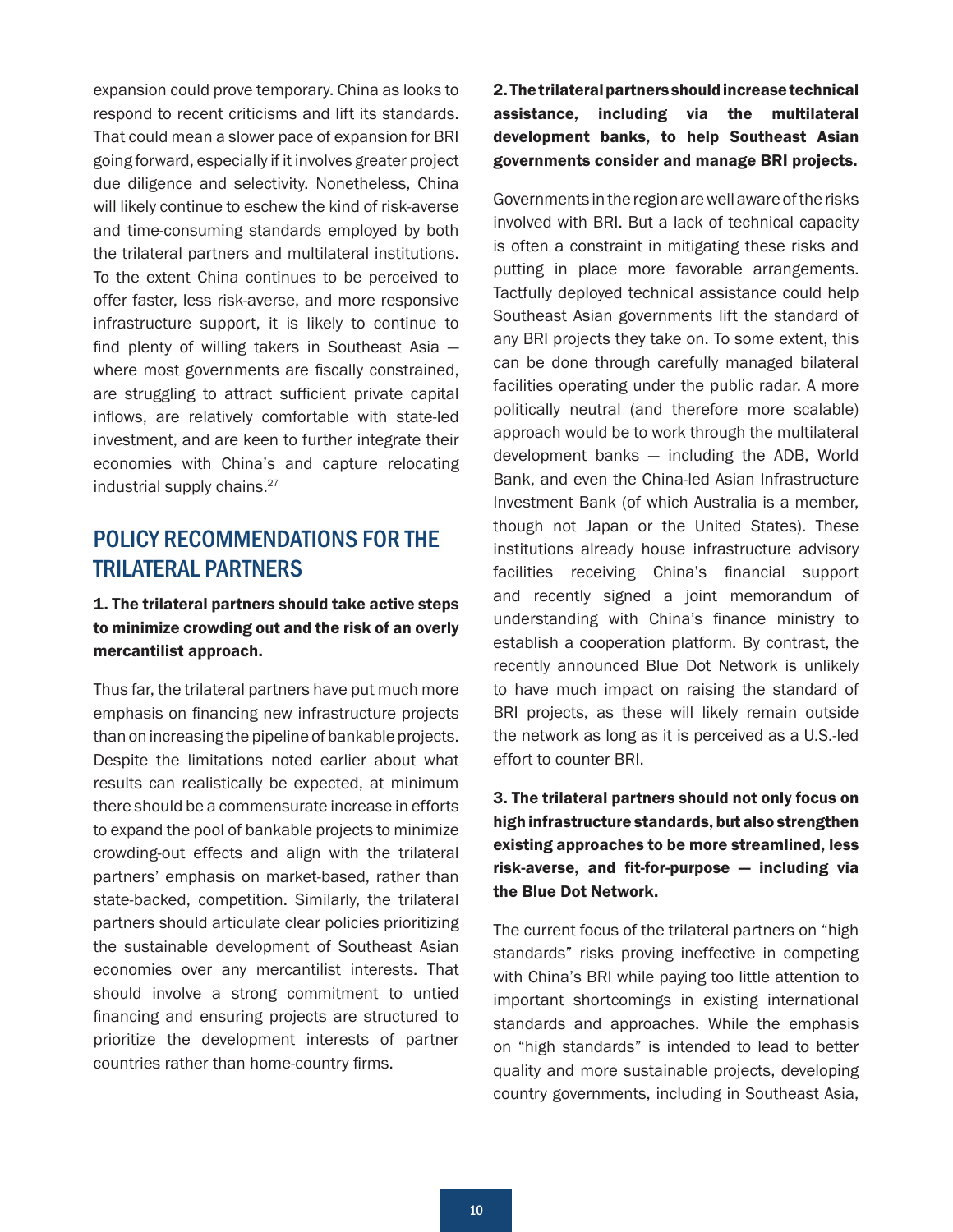<span id="page-10-0"></span>have tended to see this as resulting in slow and burdensome processes and excessive risk-aversion — particularly with regard to the multilateral development banks and in more difficult and fragile environments. Persistent efforts to streamline processes and strike a better balance between managing risk and delivering results are needed. This could provide a useful agenda for the Blue Dot Network in developing common approaches to learning from the experience of national, bilateral, multilateral, and private financing institutions, as well as civil society. This would involve shifting the network towards emphasising fit-for-purpose approaches in addition to promoting "high standards."

### 4. The trilateral partners should scale up official financing, including aid, to both support greater regional prosperity and keep pace with China as an infrastructure financier for the region.

Contrary to frequent assertions that the West cannot compete with China's financing scale, the figures compiled in this brief show that the trilateral partners already provide almost as much infrastructure financing as China. Moreover, the majority of this comes from aid budgets rather than non-aid sources. Currently, each of the trilateral partners allocates around 0.2% of Gross National Income to official development assistance, well below around the 0.5% among many European governments.[28](#page-13-0) Moving to the OECD average of 0.3% would be enough to allow the trilateral partners to compete with China as an infrastructure financier at its current scale (or avoid being left behind if China increases its financing further). Importantly, this would allow the trilateral partners to compete with China in infrastructure in Southeast Asia without sacrificing other development priorities — such as in health, education, and developing other parts of the world — which remain no less important than before.

Political appetite among the trilateral partners for increasing overseas development spending in the immediate aftermath of the COVID-19 pandemic may however be limited. The political priority will

likely be on meeting domestic spending needs while the politics of increased public debt may serve as a major constraint (even if government borrowing costs are expected to remain extremely low for some time). A realistic ambition might thus be about preserving current spending levels or perhaps achieving only modest increases. Linking increased development financing to the new geostrategic paradigm and a coordinated approach among the partners could assist in securing domestic support for this agenda. Additional scale could also be achieved if increased funding were at least partly channelled towards introducing more concessionality into current blended-financing efforts. This would help make more potential projects financially viable — especially critical for less developed countries and poorer areas within countries where the investment needs are greatest, but financial viability are most limited.

### 5. Australia should consider further steps to enhance its own development financing capabilities to match those of Japan and the United States.

Australia is the only trilateral partner that lacks a dedicated international development agency, after integrating its bilateral aid agency into the Department of Foreign Affairs and Trade six years ago. Australia is also the only trilateral partner without an ability to directly provide concessional loans (outside of the Pacific) or more innovative blended-financing instruments such as development guarantees and equity investments. While Export Finance Australia can deploy a variety of financing instruments, its focus is on commercial financing and maximizing the benefits to Australia. rather than concessional financing and sustainable development. The simplest approach would be to build on the new Pacific infrastructure financing facility to allow for concessional loans in other regions and a wider range of development financing instruments[.29](#page-13-0) A more ambitious option would be to establish a dedicated Australian development finance institution, as the United States, Japan, and other developed country governments have done.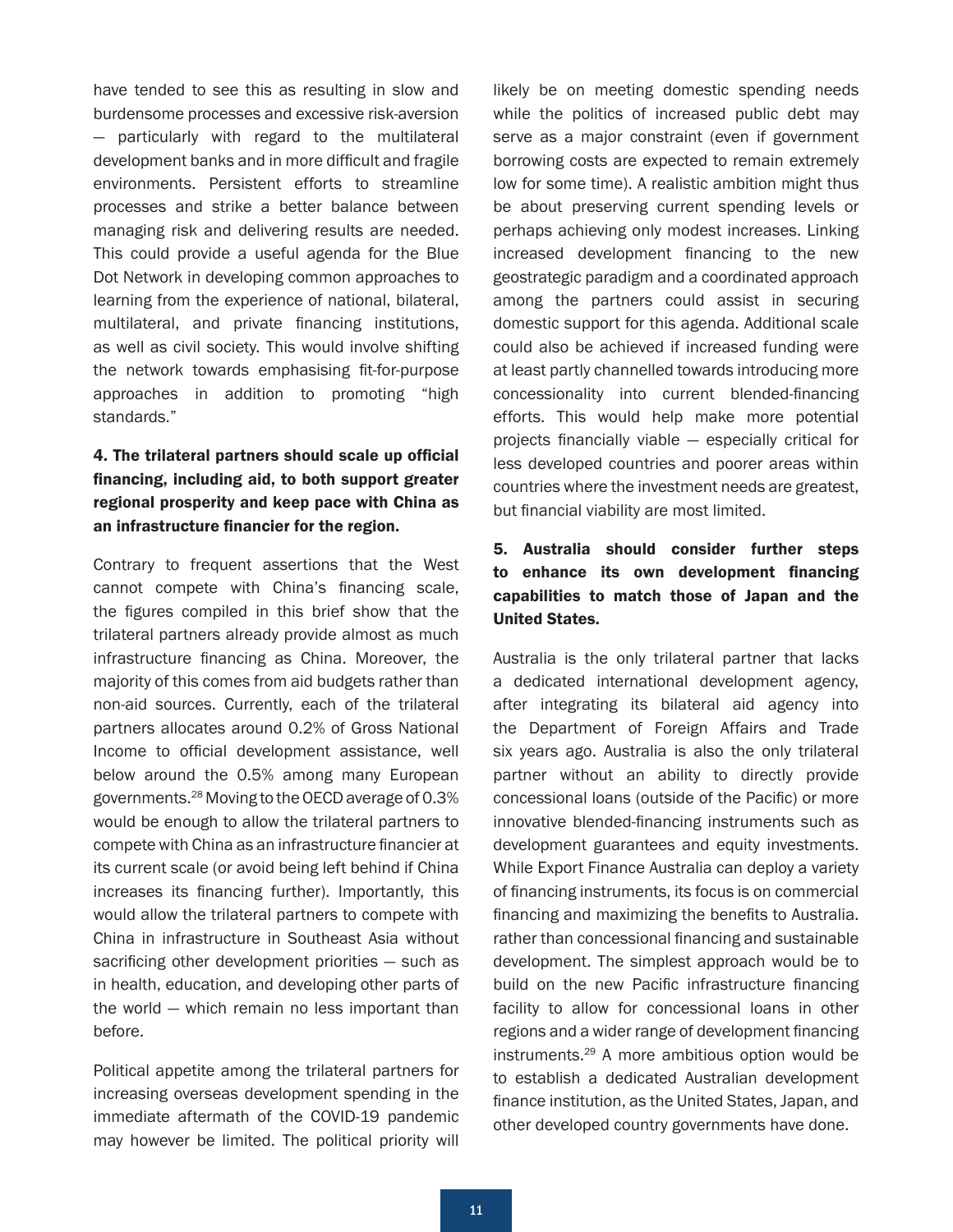### <span id="page-11-0"></span>**REFERENCES**

[1](#page-1-0) "Joint Statement of the Governments of Australia, Japan, and the United States of America on the Trilateral Partnership for infrastructure investment in the Indo-Pacific," Prime Minister of Australia, November 17, 2018, [https://www.pm.gov.au/media/joint-statement-governments-australia-japan-and](https://www.pm.gov.au/media/joint-statement-governments-australia-japan-and-united-states)[united-states](https://www.pm.gov.au/media/joint-statement-governments-australia-japan-and-united-states).

[2](#page-1-0) Gauti B. Eggertsson, Neil R. Mehrota, and Lawrence H. Summers, "Secular Stagnation in the Open Economy," *American Economic Review* 106, no. 5 (May 2016): 503-507, [https://www.aeaweb.org/](https://www.aeaweb.org/articles?id=10.1257/aer.p20161106) [articles?id=10.1257/aer.p20161106.](https://www.aeaweb.org/articles?id=10.1257/aer.p20161106)

[3](#page-2-0) "Meeting Asia's Infrastructure Needs," (Manila: Asian Development Bank , 2017), [https://www.adb.org/](https://www.adb.org/sites/default/files/publication/227496/special-report-infrastructure.pdf) [sites/default/files/publication/227496/special-report-infrastructure.pdf.](https://www.adb.org/sites/default/files/publication/227496/special-report-infrastructure.pdf)

[4](#page-2-0) Daniel R. Russel and Blake Berge, "Navigating the Belt and Road Initiative," (New York: The Asia Society Policy Institute, June 2019), [https://asiasociety.org/policy-institute/belt-and-road-initiative.](https://asiasociety.org/policy-institute/belt-and-road-initiative)

[5](#page-2-0) "Export Finance and Insurance Corporation Amendment (Support for Infrastructure Financing) Bill 2019," Parliament of Australia, https://www.aph.gov.au/Parliamentary\_Business/Bills\_Legislation/Bills\_ Search\_Results/Result?bId=r6263.

[6](#page-2-0) The facility will provide AU\$1.5 billion in non-concessional loans and AU\$0.5 billion in grants. In reality, planned loan terms imply the so-called non-concessional loans will be concessional by OECD standards (though the Australian government has indicated these will not be reported to the OECD as official development assistance). In addition, some projects will involve a blending of loan and grant financing, which will effectively imply the provision of an even more concessional loan. "Australian Infrastructure Financing Facility for the Pacific," Department of Foreign Affairs and Trade, <https://www.aiffp.gov.au/>.

[7](#page-2-0) "Investment Design Document for the Southeast Asia Economic Governance and Infrastructure Facility," Department of Foreign Affairs and Trade, December 23, 2019, [https://dfat.gov.au/about-us/business](https://dfat.gov.au/about-us/business-opportunities/Pages/investment-design-document-for-the-southeast-asia-economic-governance-and-infrastructure-facility.aspx)[opportunities/Pages/investment-design-document-for-the-southeast-asia-economic-governance-and](https://dfat.gov.au/about-us/business-opportunities/Pages/investment-design-document-for-the-southeast-asia-economic-governance-and-infrastructure-facility.aspx)[infrastructure-facility.aspx](https://dfat.gov.au/about-us/business-opportunities/Pages/investment-design-document-for-the-southeast-asia-economic-governance-and-infrastructure-facility.aspx).

[8](#page-2-0) "Better Utilization of Investments Leading to Development Act of 2018 or the BUILD Act of 2018." United States Congress, [https://www.congress.gov/bill/115th-congress/senate-bill/2463.](https://www.congress.gov/bill/115th-congress/senate-bill/2463)

[9](#page-2-0) Michael R. Pompeo, "America's Indo-Pacific Economic Vision," (speech, Washington, DC, July 30, 2018), <https://www.state.gov/remarks-on-americas-indo-pacific-economic-vision/>.

[10](#page-3-0) "The 'Expanded Partnership for Quality Infrastructure' initiative directed toward the G7 Ise-Shima Summit Meeting announced," Ministry of Economy, Trade and Industry, May 23, 2016, [https://www.meti.](https://www.meti.go.jp/english/press/2016/0523_01.html) [go.jp/english/press/2016/0523\\_01.html](https://www.meti.go.jp/english/press/2016/0523_01.html).

[11](#page-3-0) "The Launch of Multi-Stakeholder Blue Dot Network," U.S. International Development Finance Corporation, November 4, 2019, [https://www.dfc.gov/media/opic-press-releases/launch-multi](https://www.dfc.gov/media/opic-press-releases/launch-multi-stakeholder-blue-dot-network)[stakeholder-blue-dot-network.](https://www.dfc.gov/media/opic-press-releases/launch-multi-stakeholder-blue-dot-network)

[12](#page-3-0) "2018 Preqin Global Infrastructure Report," (New York: Preqin, 2018), [https://docs.preqin.com/](https://docs.preqin.com/reports/2018-Preqin-Global-Infrastructure-Report-Sample-Pages.pdf) [reports/2018-Preqin-Global-Infrastructure-Report-Sample-Pages.pdf](https://docs.preqin.com/reports/2018-Preqin-Global-Infrastructure-Report-Sample-Pages.pdf).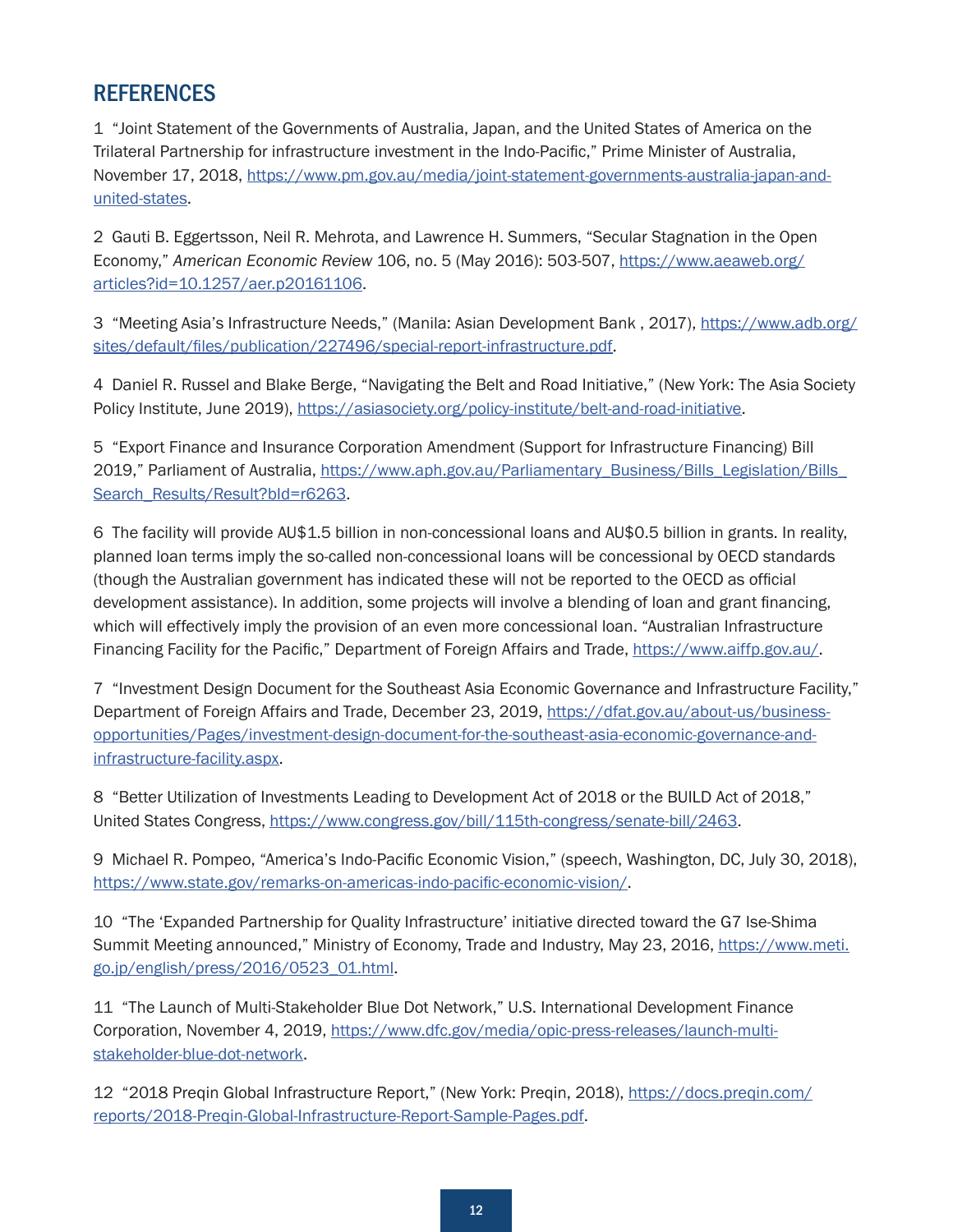<span id="page-12-0"></span>[13](#page-3-0) Rabah Arezki, et al., "From Global Savings Glut to Financing Infrastructure: The Advent of Investment Platforms," IMF Working Paper, (Washington, DC: International Monetary Fund, February 2016), [https://](https://www.imf.org/external/pubs/ft/wp/2016/wp1618.pdf) [www.imf.org/external/pubs/ft/wp/2016/wp1618.pdf.](https://www.imf.org/external/pubs/ft/wp/2016/wp1618.pdf)

[14](#page-3-0) The World Bank website details what types of projects are included in the database. Of note for purposes here is that foreign state-owned enterprises are included as private actors when operating outside their home country. See "Private Participation in Infrastructure database," (Washington, DC: World Bank), [https://ppi.worldbank.org/en/ppi.](https://ppi.worldbank.org/en/ppi)

[15](#page-3-0) Fernanda Ruiz-Nuñez and Zichao Wei, "Infrastructure Investment Demands in Emerging Markets and Developing Economies," World Bank Policy Research Working Paper 7414, (Washington DC: World Bank, September 2015), [http://documents.worldbank.org/curated/en/141021468190774181/pdf/WPS7414.](http://documents.worldbank.org/curated/en/141021468190774181/pdf/WPS7414.pdf) [pdf](http://documents.worldbank.org/curated/en/141021468190774181/pdf/WPS7414.pdf).

[16](#page-3-0) Samantha Attridge and Lars Engen, "Blended finance in the poorest countries: the need for a better approach," (London: Overseas Development Institute, April 2019), [https://www.odi.org/](https://www.odi.org/publications/11303-blended-finance-poorest-countries-need-better-approach) [publications/11303-blended-finance-poorest-countries-need-better-approach;](https://www.odi.org/publications/11303-blended-finance-poorest-countries-need-better-approach) Charles Kenny, "Marginal, Not Transformational: Development Finance Institutions and the Sustainable Development Goals," (Washington, DC: Center for Global Development, September 2019), [https://www.cgdev.org/sites/default/](https://www.cgdev.org/sites/default/files/PP156-Kenny-Marginal-Not-Transformational.pdf) [files/PP156-Kenny-Marginal-Not-Transformational.pdf](https://www.cgdev.org/sites/default/files/PP156-Kenny-Marginal-Not-Transformational.pdf).

[17](#page-4-0) Judith E. Tyson, "Private infrastructure financing in developing countries," (London: Overseas Development Institute, August 2018), [https://www.odi.org/sites/odi.org.uk/files/resource](https://www.odi.org/sites/odi.org.uk/files/resource-documents/12366.pdf)[documents/12366.pdf.](https://www.odi.org/sites/odi.org.uk/files/resource-documents/12366.pdf)

[18](#page-4-0) "Contribution of Institutional Investors Private Investment in Infrastructure 2011–H1 2017," (Washington DC: World Bank, 2018), [https://ppi.worldbank.org/content/dam/PPI/documents/PPI\\_](https://ppi.worldbank.org/content/dam/PPI/documents/PPI_InstitutionalInvestors_Update_2017.pdf) [InstitutionalInvestors\\_Update\\_2017.pdf](https://ppi.worldbank.org/content/dam/PPI/documents/PPI_InstitutionalInvestors_Update_2017.pdf).

[19](#page-5-0) Ibid.

[20](#page-5-0) Leveraged private capital is calculated as total investment minus identified official financing support from multilateral, bilateral, and domestic government sources. Given the definition of PPI used by the World Bank, this does not strictly exclude non-private sources of finance. However, the data indicates the majority of investment has been private (noting that the PPI data treats foreign state-owned enterprises as private).

[21](#page-5-0) Kenny, "Marginal, Not Transformational." Kenny estimates a global leverage ratio of 1.8 using PPI data.

[22](#page-6-0) For cofinanced projects, the leverage ratio is the ratio between total official financing (both bilateral and multilateral) and private financing.

[23](#page-7-0) "World Bank Group Support to Public-Private Partnerships," (Washington DC: Independent Evaluation Group, 2013), [https://ieg.worldbankgroup.org/evaluations/world-bank-group-support-ppp;](https://ieg.worldbankgroup.org/evaluations/world-bank-group-support-ppp) "The International Finance Corporation's Approach to Engaging Clients for Increased Development Impact," (Washington DC: Independent Evaluation Group, 2017), [https://ieg.worldbankgroup.org/evaluations/ifc](https://ieg.worldbankgroup.org/evaluations/ifc-client-engagement)[client-engagement](https://ieg.worldbankgroup.org/evaluations/ifc-client-engagement).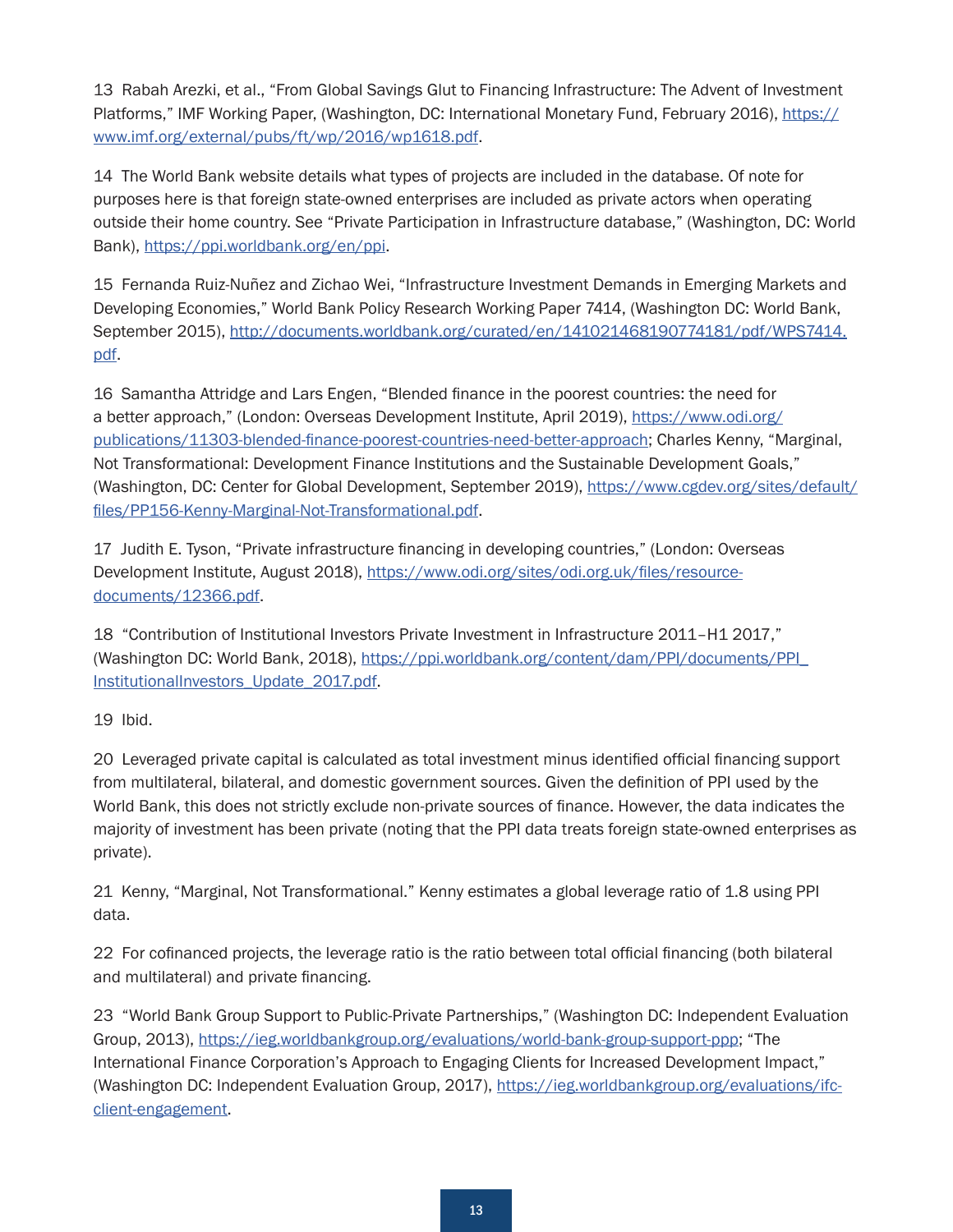<span id="page-13-0"></span>[24](#page-7-0) David Bray, et al., "Assessment of the Effectiveness of Project Preparation Facilities in Asia," (Toronto: G20 Development Working Group, September 2014), [http://g20.org.tr/wp-content/uploads/2014/12/](http://g20.org.tr/wp-content/uploads/2014/12/assessment-effectiveness-ppfs-in-asia-15092014.pdf) [assessment-effectiveness-ppfs-in-asia-15092014.pdf.](http://g20.org.tr/wp-content/uploads/2014/12/assessment-effectiveness-ppfs-in-asia-15092014.pdf)

[25](#page-8-0) Fitch Solutions has compiled alternative figures to those presented in this policy brief that suggest that Japanese infrastructure financing in Southeast Asia is larger than that from China, with \$367 billion in Japanese infrastructure projects in Southeast Asia under preparation or construction, compared to \$255 billion for China. However, the basis of these figures is unclear and, given the scale estimated, would appear to go well beyond projects supported by official finance. It may, for instance, include purely commercial investments involving no official financing as well as projects where Japanese or Chinese firms are involved only as construction or engineering contractors. Even then, the figures seem large, considering ADB estimates that total annual infrastructure investment in Southeast Asia from all sources was only \$55 billion in 2015. "China No Match for Japan in Southeast Asia Infrastructure Race," Bloomberg, June 23, 2019, [https://www.bloomberg.com/news/articles/2019-06-23/china-no-match-for](https://www.bloomberg.com/news/articles/2019-06-23/china-no-match-for-japan-in-southeast-asia-infrastructure-race)[japan-in-southeast-asia-infrastructure-race](https://www.bloomberg.com/news/articles/2019-06-23/china-no-match-for-japan-in-southeast-asia-infrastructure-race).

[26](#page-8-0) Official development assistance is by definition concessional in nature. However, other official finance is also often provided on terms considerably better than that available from the market.

[27](#page-9-0) For instance, see comments by Malaysian Prime Minister Mahathir Mohamad, despite the issues experienced with the ECRL project: Marian Zhou, "Mahathir: 'We have to go to the Chinese' for infrastructure," Nikkei Asian Review, September 27, 2019, [https://asia.nikkei.com/Politics/International](https://asia.nikkei.com/Politics/International-relations/Mahathir-We-have-to-go-to-the-Chinese-for-infrastructure2)[relations/Mahathir-We-have-to-go-to-the-Chinese-for-infrastructure2](https://asia.nikkei.com/Politics/International-relations/Mahathir-We-have-to-go-to-the-Chinese-for-infrastructure2).

[28](#page-10-0) "Net ODA," Organisation for Economic Cooperation and Development, [https://data.oecd.org/oda/net](https://data.oecd.org/oda/net-oda.htm)[oda.htm](https://data.oecd.org/oda/net-oda.htm).

[29](#page-10-0) An independent study was commissioned to recommend potential options, but the status of the report has remained unclear for over a year. See Stephen Howes, "Possible downsides to a new international development policy," DevPolicy Blog, February 4, 2020, [https://devpolicy.org/possible-downsides-to-new](https://devpolicy.org/possible-downsides-to-new-international-development-policy-20200204/)[international-development-policy-20200204/](https://devpolicy.org/possible-downsides-to-new-international-development-policy-20200204/).